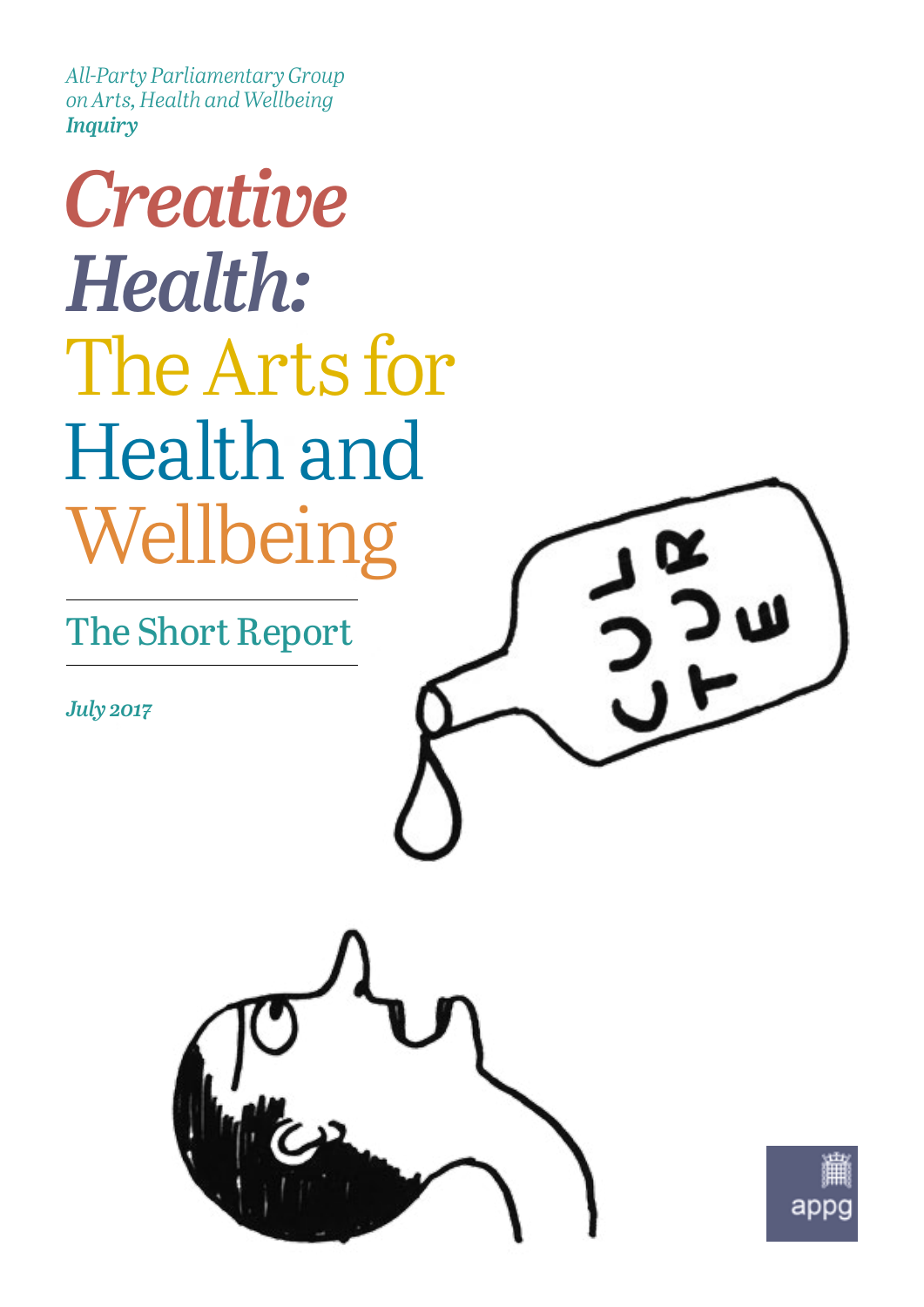The time has come to recognise the powerful contribution the arts can make to our health and wellbeing. A substantial report, *Creative Health*, by the All-Party Parliamentary Group on Arts, Health and Wellbeing, sets out powerful contribution the arts can make to our health and wellbeing. A substantial report, *Creative Health*, by the All-Party Parliamentary Group on Arts, Health and numerous examples of practice which demonstrate the beneficial impact of the arts.

In the full report, we present the findings of two show how arts interventions can save money and help years of research, evidence-gathering and discussions staff in their work. with patients, health and social care professionals, Culture change cannot be imposed by government, artists and arts administrators, academics, people in and we are not asking for legislation or organisational local government, ministers, other policy-makers and upheaval or more public spending. Government can, parliamentarians from both Houses of Parliament. however, support the process of change. We hope that Our partners in this Inquiry have been the National our report will help to develop the case that is already Alliance for Arts, Health and Wellbeing, King's being made, by ministers and the NHS as well as College London, the Royal Society for Public Health others, that we should work towards a healthy and and Guy's and St Thomas' Charity. We are extremely health-creating society. grateful to our funders, Wellcome, Paul Hamlyn Foundation and the Arts and Humanities Research /foreof Council. More than 300 people have contributed to this process, and we are profoundly indebted to them for the insight and knowledge that they have shared **Rt Hon. Lord Howarth of Newport** with us. We have been privileged to hear moving personal testimonies from individuals who have **Co-Chair, All-Party Parliamentary Group on Arts,**  experienced remarkable improvements in their own **Health and Wellbeing.** health and wellbeing from engagement with the arts.



## SING YOUR SONG

We hope that our report will influence the thinking and practice of people working professionally in health and social care as well as of artists and people working in cultural organisations. It is addressed to all who are thinking about the future of these crucial public services.

We offer a challenge to habitual thinking and ask for new collaborations to be formed across

conventional boundaries. We are calling for an informed and open-minded willingness to accept that the arts can make a significant contribution to addressing a number of the pressing issues faced by our health and social care systems. The evidence we present shows how arts-based approaches can help people to stay well, recover faster, manage long-term conditions and experience a better quality of life. We also

#### **Foreword**

*We are calling for an informed and openminded willingness to accept that the arts can make a significant contribution to addressing a number of the pressing issues faced by our health and social care systems.* 

This work is licensed under the Creative Commons Attribution-NonCommercial-NoDerivatives 4.0 International License. To view a copy of this license, visit [http://](http://creativecommons.org/licenses/by-nc-nd/4.0/) [creativecommons.org/licenses/](http://creativecommons.org/licenses/by-nc-nd/4.0/) [by-nc-nd/4.0/](http://creativecommons.org/licenses/by-nc-nd/4.0/) or send a letter to Creative Commons, PO Box 1866, Mountain View, CA 94042, USA.

This is not an official publication of the House of Commons or the House of Lords. It has not been approved by either House or their committees. All-party parliamentary groups are informal groups of Members of both Houses with a common interest in particular issues. The views expressed in this report are those of the group.

Designed by Steers McGillan Eves











phf Paul Hamlyn oundation



A CATALYST<br>FOR INNOVATION<br>INFIRACTIE

GUYS &

THOMAS' CHARITY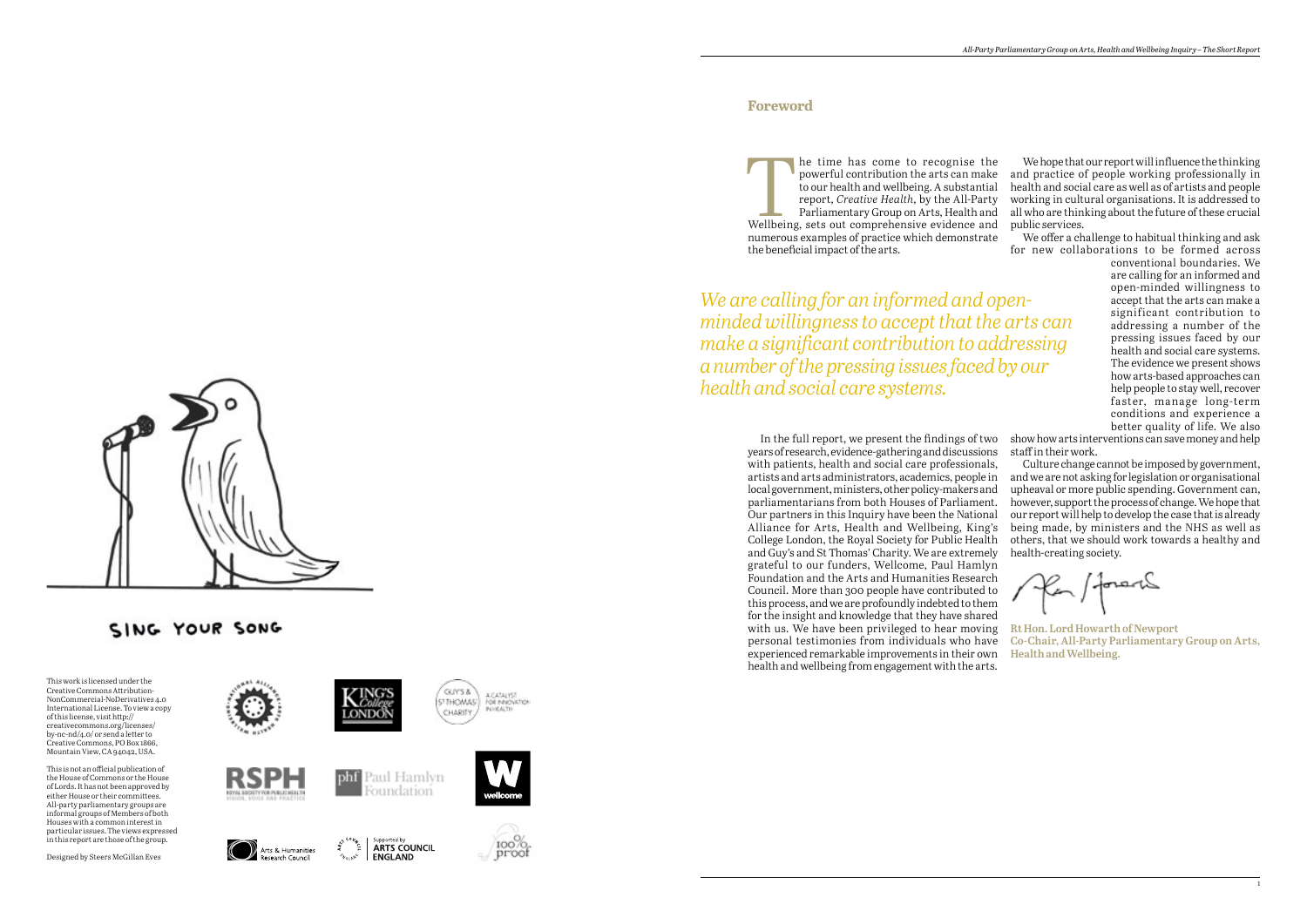*This includes hospitals, GP surgeries, hospices and care homes.*

#### Arts in Health and Care Environments

Wales is estimated to save the NHS

The heart rate of new-born babies is

 $\overline{P}$ 

800

80 Q

nnn

ПO

同

ᄆ

ōō

冋

engaged in more physical activity enjoyed greater wellbeing.  $77%$  82%

# £300k

#### Participatory Arts Programmes

#### Medical Training and Medical Humanities

 $\overline{\epsilon_1}$  spent on early care and education has been calculated to save up to £13 in future costs. Participatory arts activities with children improve their cognitive, linguistic, social and emotional development and enhance school readiness.

#### Arts Therapies

#### Arts on Prescription

of people in deprived

communities in London ate more healthily



Participatory arts activities help to alleviate anxiety, depression and stress both within and outside of work.



<u>ound to alleviate anxiety</u> depression and stress

Over the past two centuries, life expectancy has increased by two years every decade, meaning that half of people being born in the West can expect to reach 100. Arts participation is a vital part of healthy ageing.



Music therapy reduces agitation and need for re<br>medication in

*Part of social prescribing, this involves people experiencing psychological or physical distress being referred (or referring themselves) to engage with the arts in the community (including galleries, museums and libraries).* 

*This refers to drama, individuals, usually in of 3,600 practitioners accredited by the* 



## Everyday **Creativity**

*in the formation and professional development of health and social* 

*This refers to attendance at concert halls, galleries, heritage sites, libraries, museums and theatres.*



Visual and performing arts in healthcare environments help to reduce sickness, anxiety and stress.



An arts-on-prescription project has shown a 37% drop in GP consultation rates and a 27% reduction in hospital admissions. This represents a saving of resilience and wellbeing.

Attendance tends to be determined by educational level prosperity and ethnicity.



Cultural engagement reduces work-related stress and leads to longer, happier lives.

Within the NHS, some 10 million working days are lost to sick leave every year, costing

A social return on investment of between £4 and £11 has been calculated for every £1 invested in arts on prescription.



#### per patient.



*This refers to individual and group arts activities intended to improve and maintain health and wellbeing in health and social care settings and community locations.*

Arts therapies help people to recover from brain injury and diminish the physical and emotional suffering of cancer patients and the side effects of their treatment.



£2.4bn

#### Attendance at Cultural Venues and Events

*This might be drawing, painting, pottery, sculpture, music- or film-making, singing*



health and wellbeing.



#### The Built and Natural Environments

*Poor-quality built* 



*damaging effect upon health and wellbeing.*

There are more than  $\mathbf{Q}$  amateur arts groups 9.4 million people that is<br> $17\%$  of the population. involving that is



Every £1 spent on maintaining



n community benefits.

Arts engagement helps health and care staff to improve their own health and wellbeing and that of their patients.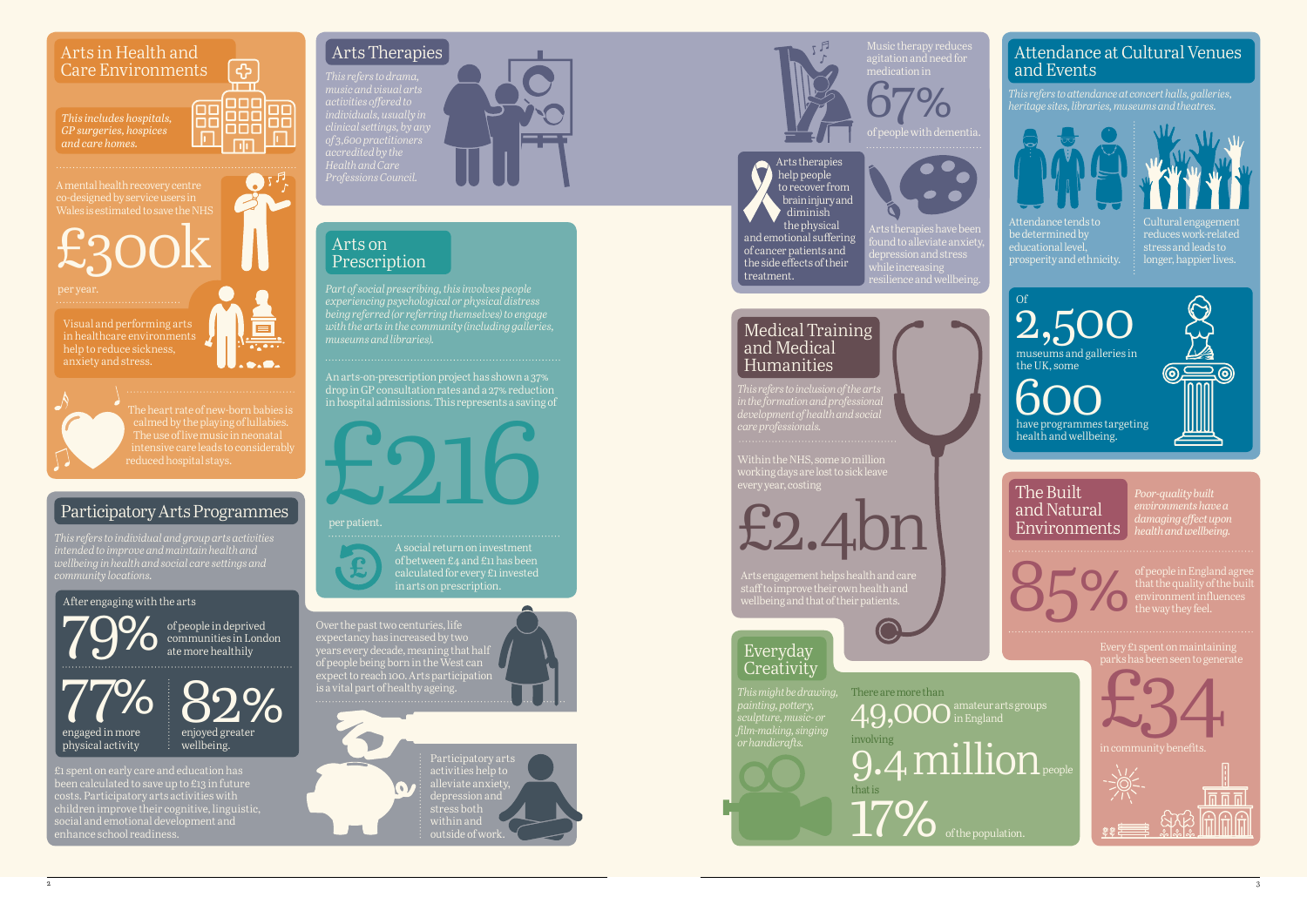

In Greater Manchester, local elected leaders<br>and clinicians have health and social care<br>budgets of more than £6bn to meet the needs<br>of 2.8m residents, many of whom have a lower<br>life expectancy than people in other parts of n Greater Manchester, local elected leaders and clinicians have health and social care budgets of more than £6bn to meet the needs of 2.8m residents, many of whom have a lower life expectancy than people in other parts of than organisations. The population health plan states an intention to 'position the strong interrelationship between arts and individual and community health as one of the key foundations of

building sustainable and resilient communities across Greater Manchester'.2 Arts and culture are being included in partnerships with health service commissioners and providers, with arts activity a core element of future planning and provision. Arts and health commissioners and practitioners are stimulating debate on the arts and health as a social movement under the banner Live Well Make Art.

Market about the arts, we mean the visual and performing arts, including crafts, dance, film, literature, music and singing, as well as the culinary arts and gardening. The cultural field embraces concert halls, mean the visual and performing arts, including crafts, dance, film, literature, music and singing, as well as the culinary arts and galleries, heritage sites, libraries, museums and theatres. Other places in which arts engagement may take place include health and social care evironments and community settings. We emphasise the importance for health and wellbeing of architecture, design, planning and the environment.

#### **Key Messages**

- **The arts can help keep us well, aid our recovery and support longer lives better lived.**
- **The arts can help meet major challenges facing health and social care: ageing, long-term conditions, loneliness and mental health.**
- **The arts can help save money in the health service and social care.**

There is an expanding body of research and evaluation to support the case that the arts have an important contribution to make to health and wellbeing. This evidence is being developed through scholarly work and in everyday practice; it is being funded by national bodies, and it is being disseminated through dedicated journals and other platforms. There is growing interest in the field from professional bodies, including government agencies, Funding aside, the greatest challenges to the health and new strategic partnerships are being developed. However, the potential contribution of the arts to health and wellbeing has, as yet, been all too little realised. Too often, arts programmes for health are temporary, and provision is uneven across the country. For this to improve, culture change is needed. The key to progress will be leadership and collaboration across the systems of health, social care and the arts.

## Place, Environment and **Community**

## The Arts and the Social Determinants of Health and Wellbeing

The conditions in which we are born, grow, work, live and age have profound effects on our health and wellbeing. This report examines how engagement with the arts and culture can have a positive impact on these social determinants, enhancing health, wellbeing and quality of life for people of all ages. However, the evidence shows that engagement with the publicly funded arts is relatively low among people living in circumstances of economic and social disadvantage. We argue, therefore, that it is essential to improve access and engagement where they are lacking, so as to create and sustain healthier lives.

## A Healthy and Health-Creating Society

and social care systems come from an ageing population and an increase in the number of people with long-term conditions. NHS England's *Five Year Forward View* (2014) called for a new emphasis on prevention and the development of communitybased, non-medical responses to a range of physical and mental health and wellbeing needs. *Next Steps on the Five Year Forward View* (2017) brought into sharper focus the need to enhance primary and mental health care and encourage healthy ageing.

The All-Party Parliamentary Group on Arts, Health and Wellbeing sees itself as part of a growing movement advancing the 'transformation of the health and care system from a hospital-centred and illness-based system to a person-centred and healthbased system'.1 Our report shows that the arts can enable people to take greater responsibility for their own health and wellbeing and enjoy a better quality of life. Engagement with the arts can improve the humanity, value for money and overall effectiveness of the health and social care systems.

A chapter in the full report discusses how devolution of decision-making and budgets can provide better opportunities to create healthy places and healthy lives, building on individual and community strengths.

We consider the growth of social prescribing, whereby people are referred to activities in the community, in preference to medication. We look at the benefits to health and the cost savings arts-onprescription activities provide.

## *Greater Manchester Devolution*

 *"The mind is the gateway through which the social determinants impact upon health, and this report is about the life of the mind. It provides a substantial body of evidence showing how the arts, enriching the mind through creative and cultural activity, can mitigate the negative effects of social disadvantage.* Creative Health *should be studied by all those commissioning services."* **Professor Sir Michael Marmot, Director, Institute of Health Equity, University College London**



*"This report sets out the significant contribution that arts and culture can make to keeping our communities healthy and happy. It is a call for action and a powerful argument for continuing to expand the artistic and cultural offer that complements and enhances our health offer to residents."*

**Izzi Seccombe, Leader of Warwickshire County Council; Chairman of the LGA Community Wellbeing Board**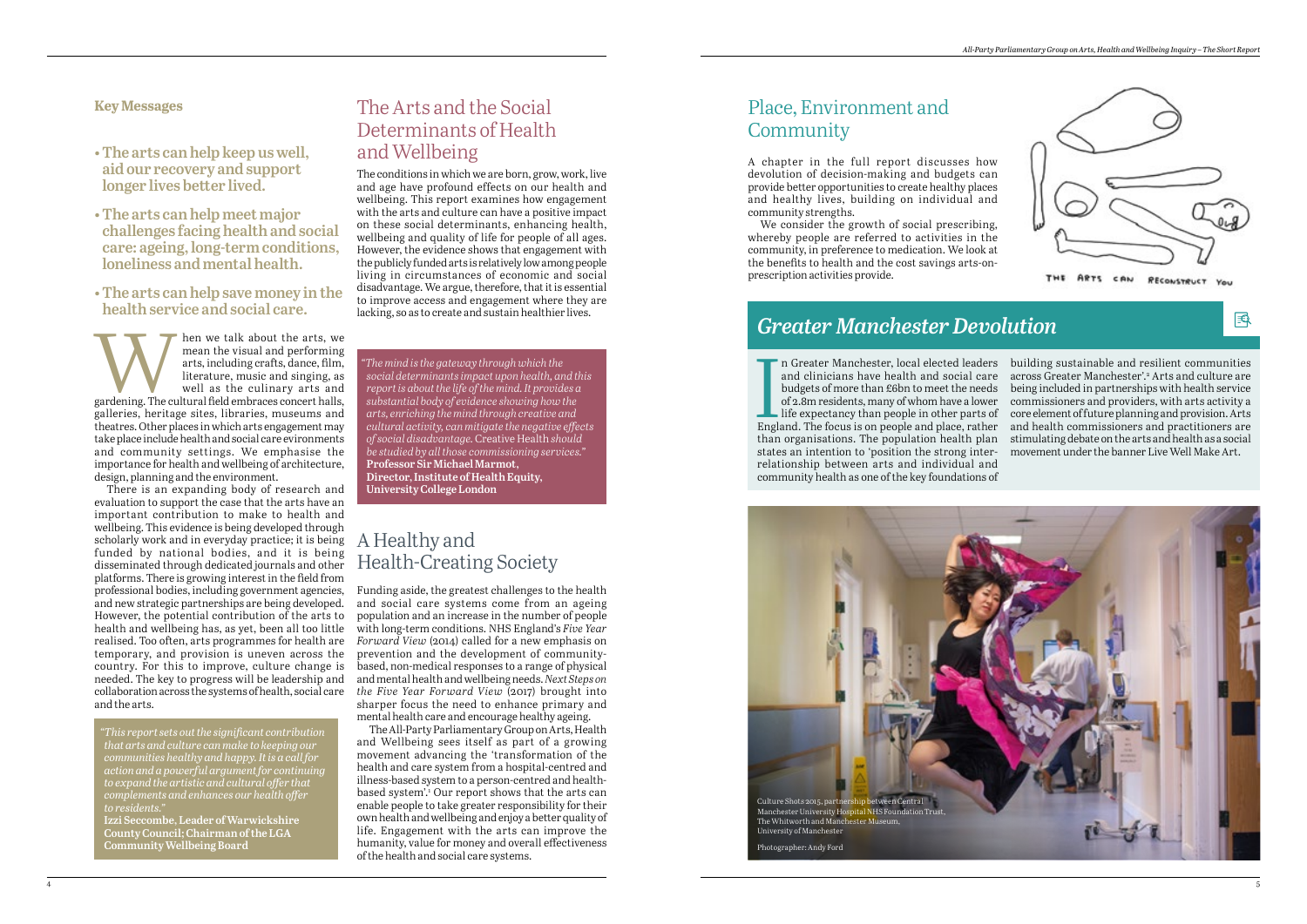

国

reative Families is co-produced by Southwark Council's Parental Mental Health Team and South London Gallery, funded by Guy's and St Thomas' Charity and led by artists at the gallery and three local children's centres. Duri Southwark Council's Parental Mental Health Team and South London Gallery, depression and an 86 percent reduction in stress. funded by Guy's and St Thomas' Charity and led by artists at the gallery and three Creative Families worked with 46 mothers experiencing mental distress and 61 of their children under the age of five. Over the course of a reative Families is co-produced by 10-week art and craft programme, mothers experienced a 77 percent reduction in anxiety and The bonds between mothers and children improved, and the emotional, social and cognitive development of the children was stimulated. Following the pilot, funding from the mental health team was secured to enable the project to continue.

### *Creative Families*

#### Arts Engagement at Every Age

The full report follows the journey through life from birth to death. In a chapter on childhood, adolescence and young adulthood, we discuss ways in which the arts can improve the mental health of new mothers and encourage the emotional, social and cognitive development of children.

rtlift is a charity delivering an<br>arts-on-prescription scheme in<br>Gloucestershire and Wiltshire. Health<br>professionals refer patients with a wide<br>range of conditions – from chronic pain<br>to stroke to anxiety and depression – arts-on-prescription scheme in Gloucestershire and Wiltshire. Health professionals refer patients with a wide range of conditions – from chronic pain an eight-week course of two-hour sessions, led by a professional artist working in poetry, ceramics, drawing, mosaic or painting. A cost benefit analysis of Artlift from 2009 to 2012 showed that, after six months of working with an artist, people had 37 percent less demand for GP appointments and their need for hospital admissions dropped by 27 percent. Setting reductions in costs to the NHS against the cost of Artlift interventions, there was a net saving of £216 per patient.

An estimated 850,000 children and young people in Britain have mental health problems and related physical health problems. Most serious mental health problems – such as psychosis and bipolar disorder – begin before the age of 24, with half of conditions being manifested by the age of 14. In the report, we take the Alchemy Project – which uses dance as a form of early intervention – as an example of an innovative approach to psychosis.

A participant, who attended the Artlift programme for six months following a stroke, describes how:

*I had split up from my partner, found myself without anywhere to live and couldn't see my children. I couldn't work as I wasn't physically able to do the job and wasn't in a position mentally or financially to start a building business again after going bankrupt. Since going to Artlift I have had several exhibitions of my work around Gloucester. I find that painting in the style that I do, in a very expressionistic way, seems to help me emotionally. I no longer take any medication and, although I am not without problems, I find that as long as I can paint I can cope. It doesn't mean that depression has gone but I no longer have to keep going back to my GP for more anti-depressants, I just lock myself away and paint until I feel slightly better. I now mentor some people who have been through Artlift themselves and they come and use my studio a couple of times a week to get together, paint, draw and chat and I can see the benefit to them over the time they have been doing it.*

巨

## *Artlift Arts-on-Prescription Scheme*





*"It has been heart-warming to hear about many examples in our system where, through involvement in the arts, people have been able to develop their talents and live fuller lives, taking more control of their health and wellbeing. We believe that the arts and cultural sector has a major part to play in the transformation of health and care in Gloucestershire."*

**Mary Hutton, Accountable Officer, NHS Gloucestershire Clinical Commissioning Group and Lead for Gloucestershire Sustainability and Transformation Partnership**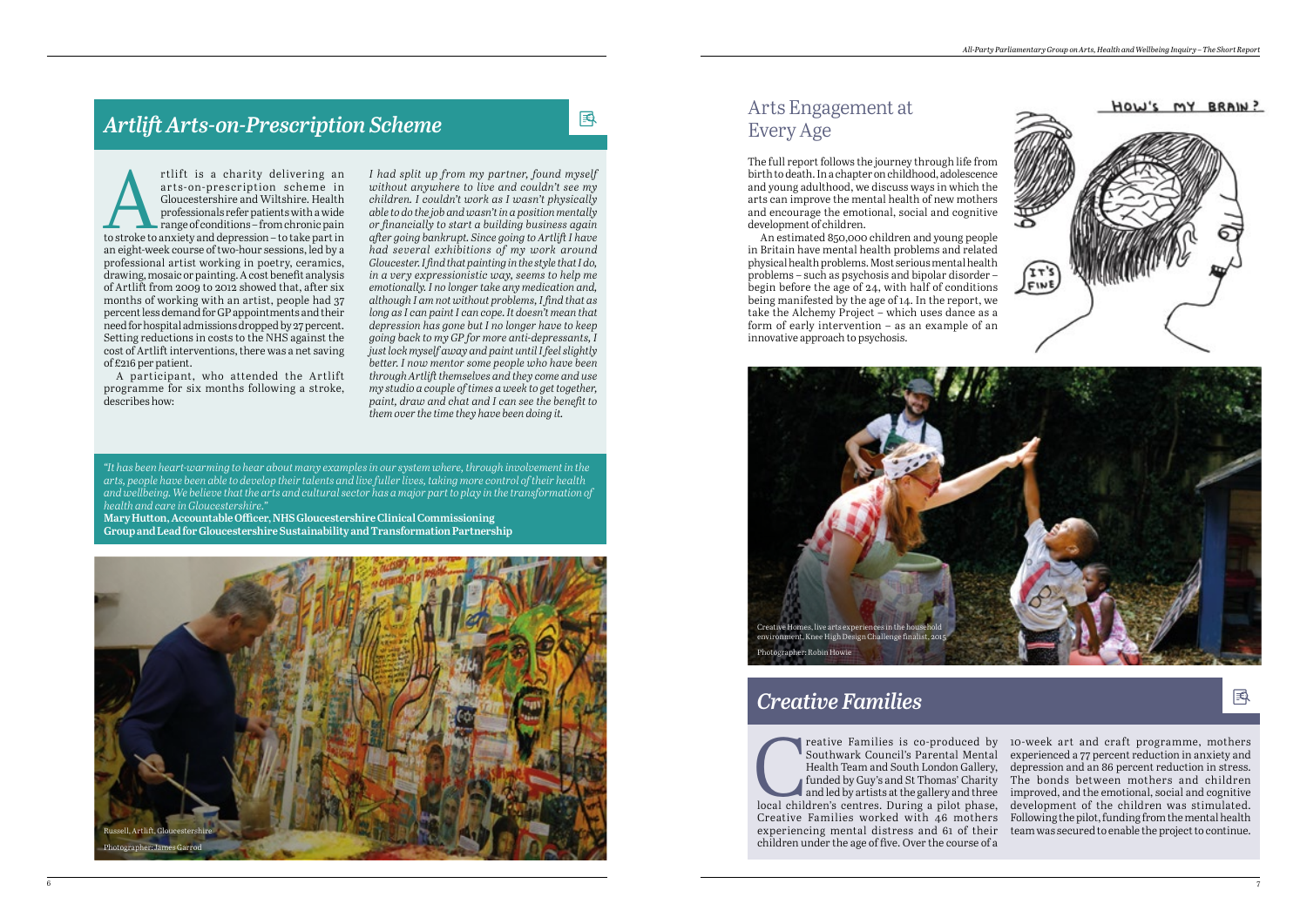## 国

Anxiety, depression and stress are leading causes of disability at any age. At one of our round tables, on Young People, Mental Health and the Arts, a young opportunities for social participation from group man who has suffered severe anxiety and depression since the age of 20 said:

*About my darkest time, I made a decision that I had one more thing to try and that was to stop hiding. I couldn't keep up this double life of portraying happiness to everybody. So it started with a poem. Putting it into poetry made it somehow easier to say. I filmed it and I posted it onto social media, which was terrifying, but quite necessary for me, because the support that I got from that was amazing, and it changed how I saw everything that was happening. Because, for the first time, I wasn't as afraid to talk about it. That was the biggest step for me. Poetry then turned into music when I realised that these words that I'd written could be lyrics. Then that became my next weapon, I guess, in this battle against depression.*

We show how the arts can help with expressing difficult emotions and experiences for people in the criminal justice system and how arts therapies provide an effective non-verbal means of accessing painful memories for those with post-traumatic stress.

We discuss inspiring examples of the arts and humanities being used in the training and professional development of health and social care staff. Despite the benefits, this is not commonplace, nor is the relevance to the arts of health and wellbeing generally conveyed in the professional development of artists.

In a chapter on working-age adulthood, we show that workplace stress, serious illness and the management of long-term conditions are all areas in which there is evidence of the benefits of the arts for prevention, recovery and improved quality of life.

The arts can support healthy ageing and counteract loneliness at all ages. In a chapter on older adulthood, we look at evidence that social participation by older

people can have as positive an impact on health as giving up smoking, with the arts providing enjoyable singing to community knitting. In February 2017, Age UK published an analysis of data gathered from more than 15,000 older people which showed that engagement in creative and cultural activities makes the highest contribution to overall wellbeing.

Trokestra, a pilot collaboration between<br>the Royal Philharmonic Orchestra and<br>HullIntegrated Community Stroke Service<br>within Humber NHS Trust, was funded<br>through a £48,000 grant from Hull Public<br>Health. Strokestra sessions within Humber NHS Trust, was funded through a  $\pounds$ 48,000 grant from Hull Public to conducting and culminated in a live orchestral performance at Hull City Hall. Evaluation focused social benefits, including enhanced communication on individual progress, measured by Stroke Impact and relationships.

It is predicted that, by 2040, 1.2 million older people in the UK will have a dementia diagnosis. Our full report describes in detail how engagement with the arts can provide significant help in meeting this enormous challenge. It discusses how dancing, painting or playing a musical instrument can boost brain function, potentially helping to delay the onset of dementia. It also considers how arts engagement, including handling evocative objects, can help the recall of memories in people with dementia. There is a movement in dementia care to focus less on memory and more on improving the quality of life for people with dementia. The full report presents examples of practice and research in this area across eight different art forms.

The Staying Well project in Calderdale there was a higher incidence of long-term health aims both to reduce isolation and conditions, lower quality of life and greater isolation loneliness among older people and to and lon aims both to reduce isolation and conditions, lower quality of life and greater isolation loneliness among older people and to and loneliness. Three of the four hubs showed a ease pressure on health and social care reduction in loneliness over the initial period, with resources. Staying Well workers in four some participants also reporting improvements in engaging in a wide range of art and craft activities at the project has been extended three times. Funding a charge of less than £5 per session. Evaluation has through Calderdale Clinical Commissioning shown that almost half of 779 participants had a long-term condition and over a third two or more matched by the NHS Vanguard programme and long-term conditions. Among the 55 percent of participants drawn from deprived communities, he Staying Well project in Calderdale there was a higher incidence of long-term health Group's Care Closer to Home programme has been Calderdale Metropolitan Borough Council.

Very importantly, the arts can also improve quality of life for carers. A woman whose husband had been diagnosed with terminal cancer said to the Director of Grampian Hospitals Arts Trust:

*To be given a terminal prognosis is devastating for both the patient and family. To take away your future, the opportunity to grow old and grey with your spouse and to watch your children grow and thrive. You lose your independence and your sense of self, your purpose and role in life. Yet in the midst of this suffering lies the Artroom. An oasis of positivity and fulfilment providing a different purpose. One of creativity and self-expression. It is a place where the self is rediscovered and allowed to flourish. A place where you feel valued and worth investing in. It's medicine for the soul and every bit as vital as drugs and chemotherapy. A life-fulfilling experience that has changed both our lives for the better.*

trokestra, a pilot collaboration between Scale scores and through interviews. Eighty-six the Royal Philharmonic Orchestra and percent of patients felt the sessions relieved Hull Integrated Community Stroke Service disability symptoms, citing improved sleep; reduced anxiety, dizzy spells and epileptic episodes; improved concentration and memory; and increased confidence, morale and sense of self. Ninety-one percent of patients experienced

## *Strokestra*

国

## *Staying Well*

At the end of life, participatory arts and arts therapies can offer physical, social, psychological and spiritual support to people facing death. In the final lifecourse chapter, we discuss how the arts can open up conversations about death and enable people to cope better with dying and bereavement. In the words of a seriously ill 15-year-old boy during a drama workshop, 'Death is simply a door in the room that we have not yet noticed, and we won't until our eyes adjust to the dark'.

*"At least one third of GP appointments are, in part, due to isolation. Through social prescribing and community resilience programmes, creative arts can have a significant impact on reducing isolation and enabling wellbeing in communities."* **Dr Jane Povey GP, Director, Creative Inspiration Shropshire Community Interest Company**

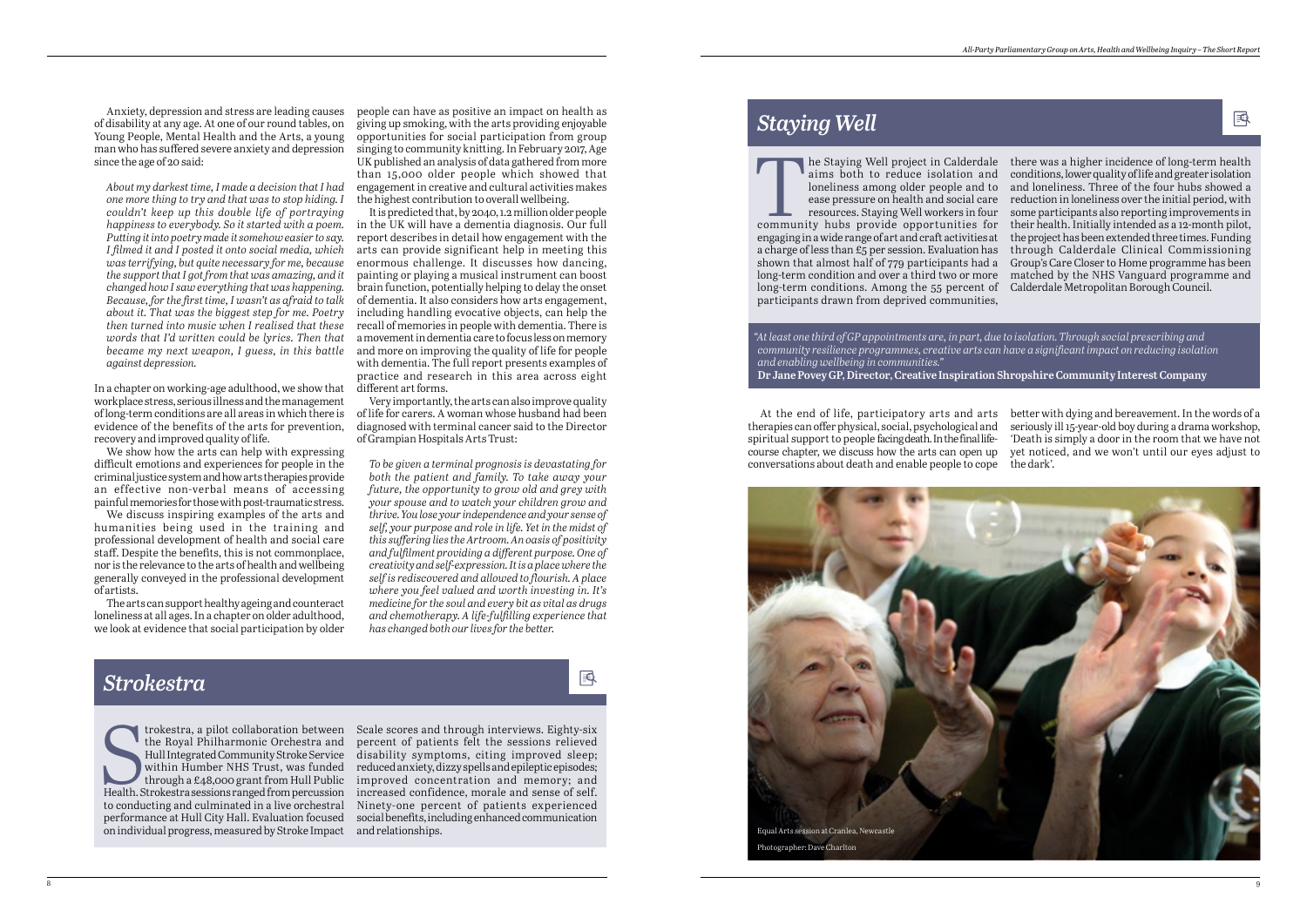

- **5) We recommend that Arts Council England supports arts and cultural organisations in making health and wellbeing outcomes integral to their work and identifies health and wellbeing as a priority in its 10-year strategy for 2020–2030.**
- **6) We recommend that NHS England and the Social Prescribing Network support clinical commissioning groups, NHS provider trusts and local authorities to incorporate arts on prescription into their commissioning plans and to redesign care pathways where appropriate.**
- **7) We recommend that Healthwatch, the Patients**  Association and other representative **organisations, along with arts and cultural providers, work with patients and service users to advocate the health and wellbeing benefits of arts engagement to health and social care professionals and the wider public.**
- **8) We recommend that the education of clinicians, public health specialists and other health and care professionals includes accredited modules on the evidence base and practical use of the arts for health and wellbeing outcomes. We also recommend that arts education institutions initiate undergraduate and postgraduate courses and professional development modules dedicated to the contribution of the arts to health and wellbeing.**
- **9) We recommend that Research Councils UK and individual research councils consider an interdisciplinary, cross-council research funding initiative in the area of participatory arts, health and wellbeing, and that other research-funding bodies express willingness to contribute resources to advancement of the arts, health and wellbeing evidence base. We recommend that commissioners of large-scale, long-term health surveys include questions about the impacts of arts engagement on health and wellbeing.**
- **10) We recommend that the National Institute for Health and Care Excellence regularly examines evidence as to the efficacy of the arts in benefiting health, and, where the evidence justifies it, includes in its guidance the use of the arts in healthcare.**

**Realth that the arts can make an invaluable contribution to a healthy and health-creating society. They offer a potential resource that should be embraced in health and social** *Health* that the arts can make an invaluable contribution to a healthy and health-creating society. They offer a potential care systems which are under great pressure and in need of fresh thinking and cost-effective methods. Policy should work towards creative activity being part of all our lives. We make ten specific recommendations as catalysts for the change of thinking and practice that can open the way for the potential of the arts in health to be realised.

#### **Recommendations**

The All-Party Parliamentary Group on Arts, Health and Wellbeing will campaign to secure acceptance of our recommendations and the culture change that we hope to see. We will seek opportunities to increase understanding of Arts, Health and Wellbeing will campaign to secure acceptance of our recommendations and the culture change that we hope to see. We will seek benefits of the arts for health and wellbeing, not only with ministers and in parliament but also among the health and social care professions and others across the country. The process of the Inquiry – in particular the exchanges of ideas and experience of service users, health and social care professionals, artists and arts administrators, funders, academics, people in local government, policy-makers and parliamentarians – has generated energy and commitment. We will continue to enlist the help of those who are willing and able to join forces to shape a shared vision for change and bring that change into being. We will welcome advice from all who share our mission. Those who work with the arts in the health and social care sectors and are already expert practitioners will be powerful advocates of this change. The stories of people who have personally experienced the benefits of the arts for their own health and wellbeing are compelling. We ask all those who believe in the value of the arts for health and wellbeing to speak up. We will work with all who

- **1) We recommend that leaders from within the arts, health and social care sectors, together with service users and academics, establish a strategic centre, at national level, to support the advance of good practice, promote collaboration, coordinate and disseminate research and inform policy and delivery. We appeal to philanthropic funders to support this endeavour. We hope that the centre will also have the support of Arts Council England, NHS England and Public Health England as well as the Local Government Association and other representative bodies.**
- **2) We recommend that the Secretaries of State for Culture, Media and Sport, Health, Education and Communities and Local Government develop and lead a cross-governmental strategy to support the delivery of health and wellbeing through the arts and culture.**
- **3) We recommend that, at board or strategic level, in NHS England, Public Health England and each clinical commissioning group, NHS trust, local authority and health and wellbeing board, an individual is designated to take responsibility for the pursuit of institutional policy for arts, health and wellbeing.**
- **4) We recommend that those responsible for NHS New Models of Care and Sustainability and Transformation Partnerships ensure that arts and cultural organisations are involved in the delivery of health and wellbeing at regional and local level.**

**Next Steps**



and wellbeing.

*"This report lays out a compelling case for our healthcare systems to better utilise the creative arts in supporting health and wellbeing outcomes, building on a growing body of evidence in mental health, end-of-life care and in supporting those living with long-term conditions."* **Lord Darzi, Professor of Surgery, Imperial College London**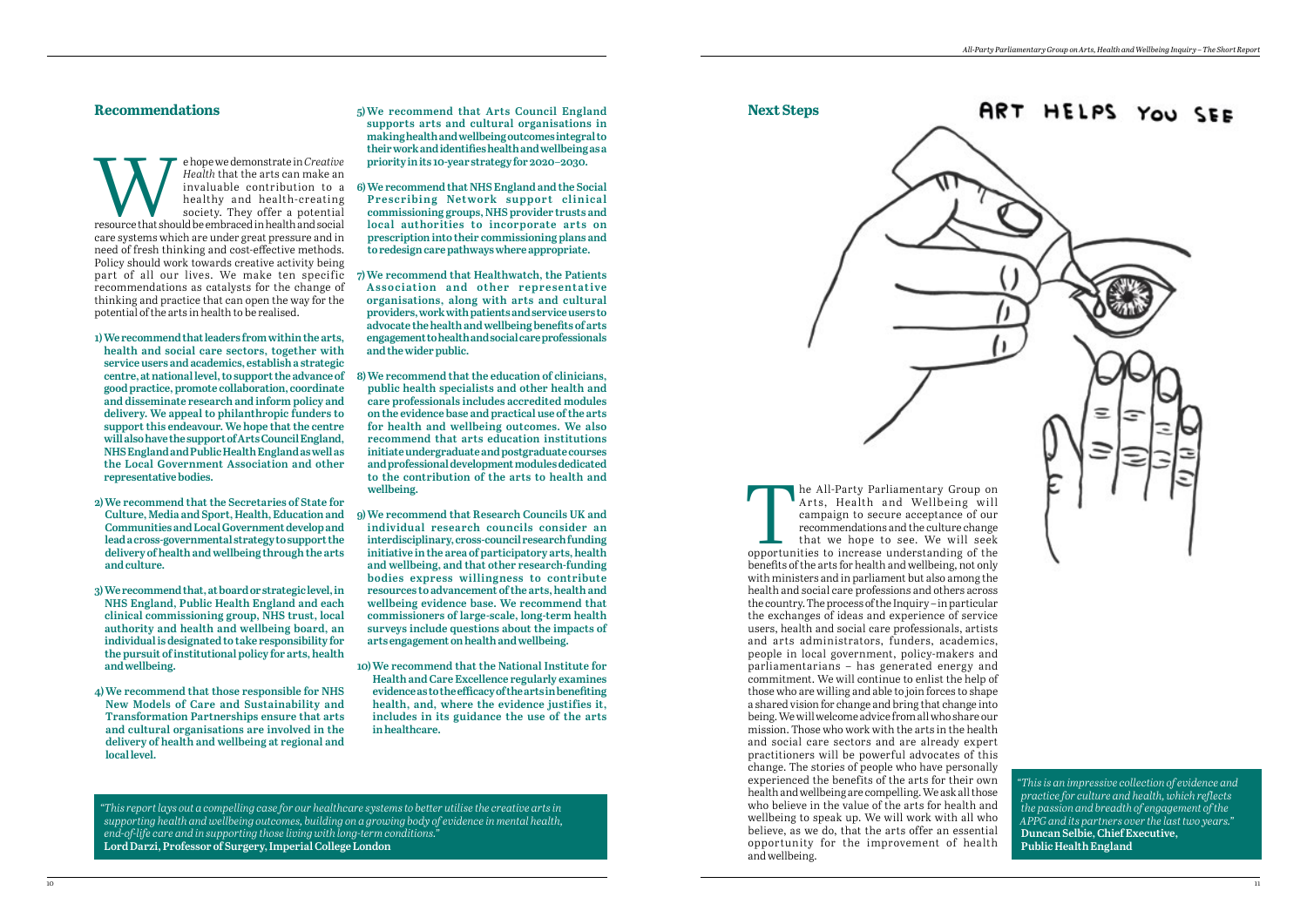## THE ARTS



| <b>All Commercial</b> |  |
|-----------------------|--|
|                       |  |
|                       |  |
|                       |  |
|                       |  |

#### **References**

- 1. Crisp, N., Stuckler, D., Horton, R., Adebowale, V., Bailey, S., et al. (7 October 2016). Manifesto for a Healthy and Health-creating Society. *The Lancet*, p. 1.
- 2. Greater Manchester Combined Authority. (2016). *The Greater Manchester Population Health Plan 2017–2021.* Manchester: Greater Manchester Combined Authority, p. 26.

You can download the full report here: Inquiry. Many returned to take part in a focus group **[www.artshealthandwellbeing.org.uk/appg/](http://www.artshealthandwellbeing.org.uk/appg/inquiry) [inquiry](http://www.artshealthandwellbeing.org.uk/appg/inquiry)**

evaluations are given in the full report.

You can view submissions to the Inquiry's call for practice examples here: **[www.](http://www.artshealthandwellbeing.org.uk/appg/inquiry-submissions) [artshealthandwellbeing.org.uk/appg/inquiry](http://www.artshealthandwellbeing.org.uk/appg/inquiry-submissions)[submissions](http://www.artshealthandwellbeing.org.uk/appg/inquiry-submissions)**

The All-Party Parliamentary Group on Arts, Health and Wellbeing has developed policy briefings in Parliamentary Group on Arts, Health and Wellbeing collaboration with the Association of Directors of Public Health, Local Government Association, Health and Wellbeing. The Inquiry has been funded National Council for Voluntary Organisations, Social Care Institute for Excellence and What Works Centre for Wellbeing. Arts Council England and Public Health England have provided advice and have agreed to help with their dissemination.

Detailed references for all case studies and The All-Party Parliamentary Group on Arts, Health and Wellbeing is very grateful for the participation of a number of service users and expert patients in the attended by the artist, David Shrigley. Our warmest thanks to David for the drawings that illustrate this report.

**[www.artshealthandwellbeing.org.uk/appg/](http://www.artshealthandwellbeing.org.uk/appg/inquiry) [inquiry](http://www.artshealthandwellbeing.org.uk/appg/inquiry)**

You can download the policy briefings here: To contact the All-Party Parliamentary Group on Arts, Health and Wellbeing please email Alexandra Coulter: **coultera@parliament.uk**

The All-Party Parliamentary Group on Arts, Health and Wellbeing has produced the Inquiry report in collaboration with King's College London, the Royal Society for Public Health and Guy's and St Thomas' Charity. The secretariat for the All-Party is provided by the National Alliance for Arts, by Paul Hamlyn Foundation and Wellcome, with additional support from the Arts and Humanties Research Council. We express our deep gratitude to our project manager, Alex Coulter, and our researcher, Dr Rebecca Gordon-Nesbitt.

More information about our work can be found here: **[www.artshealthandwellbeing.org.uk/appg](http://www.artshealthandwellbeing.org.uk/appg)**

"Art helps us access and express parts of ourselves that are often unavailable to other forms of human interaction. It flies below the radar, delivering nourishment for our soul and returning with stories from the unconscious. A world without art is an inhuman world. Making and consuming art lifts our spirits and keeps us sane. Art, like science and religion, helps us make meaning from our lives, and to make meaning is to make us feel better." **Grayson Perry, Artist**